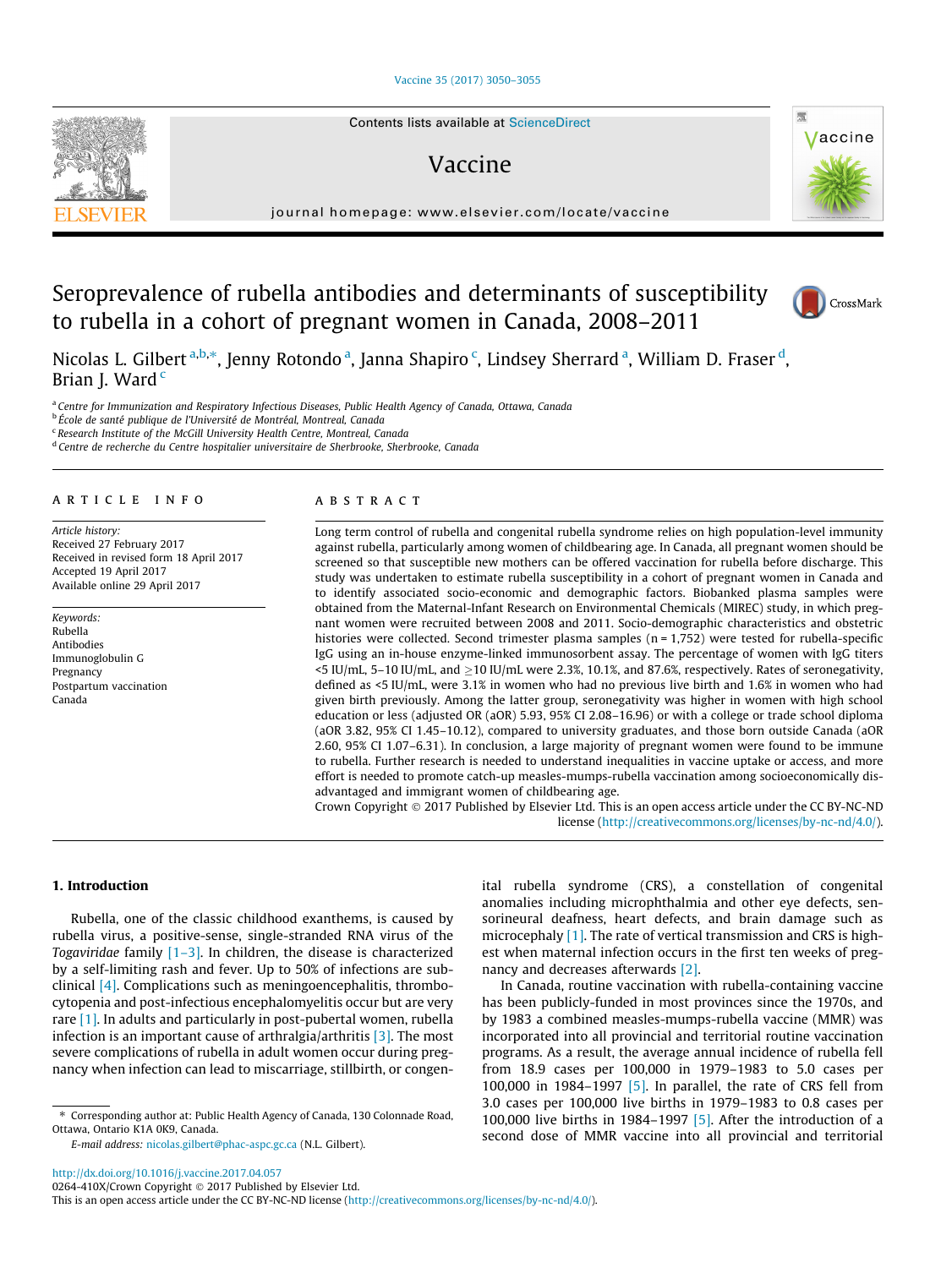vaccination programs between 1996 and 1997, the average annual rubella and CRS incidence rates decreased further to 0.1 cases per 100,000 and 0.2 cases per 100,000 live births in 1998–2008, respectively [\[5\].](#page-5-0) Canada achieved elimination of both rubella and CRS by 2005, with an annual average of only 4.3 rubella cases reported per year between 2006 and 2011 and no reported cases of CRS due to exposure in Canada since 2000 [\[5,6\]](#page-5-0).

The long-term control of rubella and CRS relies on maintaining high coverage with a rubella-containing vaccine. Seroconversion after a single dose of live attenuated rubella vaccines, including MMR, have consistently exceeded 95% [\[7\]](#page-5-0) and vaccine-induced anti-rubella titres can be remarkably robust [\[8\].](#page-5-0) Nonetheless, antibody titres tend to fall after vaccination [\[9\]](#page-5-0) and at least some of those who have been previously vaccinated mount primary responses upon revaccination [\[10\].](#page-5-0) Although global inclusion of a rubella-containing vaccine in routine childhood vaccination programs has increased steadily in the last two decades, vaccination programs in one third of the world's low- and middle-income countries did not include a rubella-containing vaccine in 2009 [\[11\].](#page-5-0) Of all World Health Organization (WHO) Regions, only the Americas have interrupted the endemic transmission of rubella so far  $[1]$ . Finally, widely publicized and fraudulent claims linking MMR vaccination to autism [\[12\]](#page-5-0) may have negatively affected vaccine uptake, though their actual impact remains difficult to measure. All of these factors highlight the need to maintain high vaccination coverage.

As CRS is a severe consequence of rubella infection during pregnancy, rubella immunity in post-pubertal women is of particular interest. The Society of Obstetricians and Gynaecologists of Canada (SOGC) recommends that (i) every opportunity be taken to assess rubella immunity in women of childbearing age (e.g., preconception consultation); (ii) all pregnant women be screened to determine their rubella serostatus; and (iii) susceptible women be immunized either pre-conception or post-partum before hospital discharge [\[13\]](#page-5-0). While rubella seroprevalence studies have previously been conducted in Canada, they focussed on specific provinces and lacked detailed information on risk factors for rubella susceptibility. Moreover, although screening studies on pregnant women conducted in Ontario [\[14\]](#page-5-0) and Alberta [\[15\]](#page-5-0) identified those tested more than once for rubella IgG during the study period, neither could distinguish women who had at least one previous live birth from those who had not. Knowing the seroprevalence of rubella antibodies among women who have had a previous live birth is of particular importance, as it provides a proxy for compliance with recommendations to screen pregnant women and to immunize at-risk mothers post-partum.

This study was undertaken to (i) determine the seroprevalence of rubella IgG antibodies in a cohort of pregnant women in Canada (overall, for those who had no previous live birth, and for those who had at least one); and (ii) to identify the socio-economic and demographic factors associated with higher susceptibility to rubella infection.

## 2. Methods

## 2.1. The MIREC study

The Maternal-Infant Research on Environmental Chemicals (MIREC) study was undertaken to examine potential adverse health effects of prenatal exposure to specific environmental chemicals on pregnancy and infant health. The study participants were pregnant women recruited during their first trimester between 2008 and 2011 in ten Canadian cities within six provinces (British Columbia, Alberta, Manitoba, Ontario, Québec, and Nova Scotia) [\[16\].](#page-5-0) Enrolment occurred between the  $6<sup>th</sup>$  and  $13<sup>th</sup>$  week of pregnancy, at which time participants completed a questionnaire documenting their socio-demographic characteristics and obstetrical history. Maternal blood samples were collected in each trimester and at delivery. Plasma from the second trimester were used in this study because of their availability in the biobank. Samples were centrifuged within two hours of collection, aliquoted, and stored at  $-20$  °C until tested.

### 2.2. Laboratory methods

Plasma samples were tested for rubella-specific IgG using an inhouse enzyme-linked immunosorbent assay (IH-EIA) based upon a highly purified GMP-quality rubella virus lysate antigen (Rubella K2S: Microbix, Mississauga, ON). Briefly, 96-well microtiter round-bottom plates (Greiner bio-one, Monroe, NC) were coated overnight with 50  $\mu$ L of rubella virus antigen at a concentration of 0.25  $\mu$ g/well in a carbonate buffer (pH 9.6) at 4 °C. After washing three times in PBS-T (phosphate-buffered saline [pH 7.4] containing  $0.05\%$  [vol/vol] Tween 20), 300  $\mu$ L of blocking buffer (ELISA Blocker Blocking Buffer – Thermofisher Scientific, Ottawa, ON) was added per well, and the reaction mixture was incubated for two hours at room temperature to block nonspecific binding. Plates were washed three times with PBS-T, and then  $10 \mu$ L of control or sample was diluted in 240  $\mu$ L of blocking buffer, added to each well and incubated at 37 $\degree$ C for one hour. After washing three times with PBS-T,  $100 \mu L$  of mouse anti-human IgG conjugated to horseradish peroxidase (Fisher Scientific, Ottawa, ON) diluted 1:50,000 in blocking buffer was added to each well, and the reaction mixture was incubated for one hour at  $37$  °C. After washing four times, 100 µL of substrate, 3,3',5,5'-tetramethylbenzadine was added to each well, and the reaction mixture was incubated in the dark at room temperature for 20 min. The reaction was stopped with the addition of 50  $\mu$ L of 5% sulfuric acid. The optical density of each control and sample was read at 450 nm.

Each microtiter plate contained a 7-point standard curve constructed using duplicate, serial 2-fold dilutions of the WHO RUBI-1-94 starting at a concentration of 40 IU/mL (range 40–0.625 IU/ mL). An internal anti-rubella virus IgG quality control sample diluted with negative human serum to 20 IU/mL (based on the Architect assay: Abbott Diagnostics, Abbott Park, IL) was tested at least once in each plate.

In preliminary work to optimize the IH-EIA, variance between duplicate wells was less than 15% and inter-assay variance was 23%. The IH-EIA was validated essentially as described by Dimech et al. [\[17\]](#page-5-0) against a commercial EIA (Architect: Abbott Diagnostics) using a panel of human sera and the WHO international antirubella immunoglobulin standard (RUBI-1-94). The Architect assay is a micro-particle chemiluminescent enzyme immune-assay that is FDA-approved for clinical diagnostic use. A total of 126 samples, including 33 with IgG titers <10 IU/mL, were analysed in both assays and the ability of IH-EIA to detect sero-negative samples was compared to the commercial platform. Overall, the positive and negative percent agreements between the two assays were 86% and 92% respectively, and the negative and positive predictive values were 82% and 94% respectively.

## 2.3. Data analysis

Data were analysed using SAS Enterprise Guide 5.1. Participant year of birth was categorized as follows: those born from 1983 onwards (i.e. after the initiation of MMR vaccination at 12 months of age in Canada), those born between 1978 and 1982, those born between 1974 and 1977, and those born between 1960 and 1973.

The distribution of anti-rubella IgG titers was assessed as one of three categories: rubella susceptible/seronegative (<5 IU/mL), indeterminate susceptibility (5 to <10 IU/mL), and rubella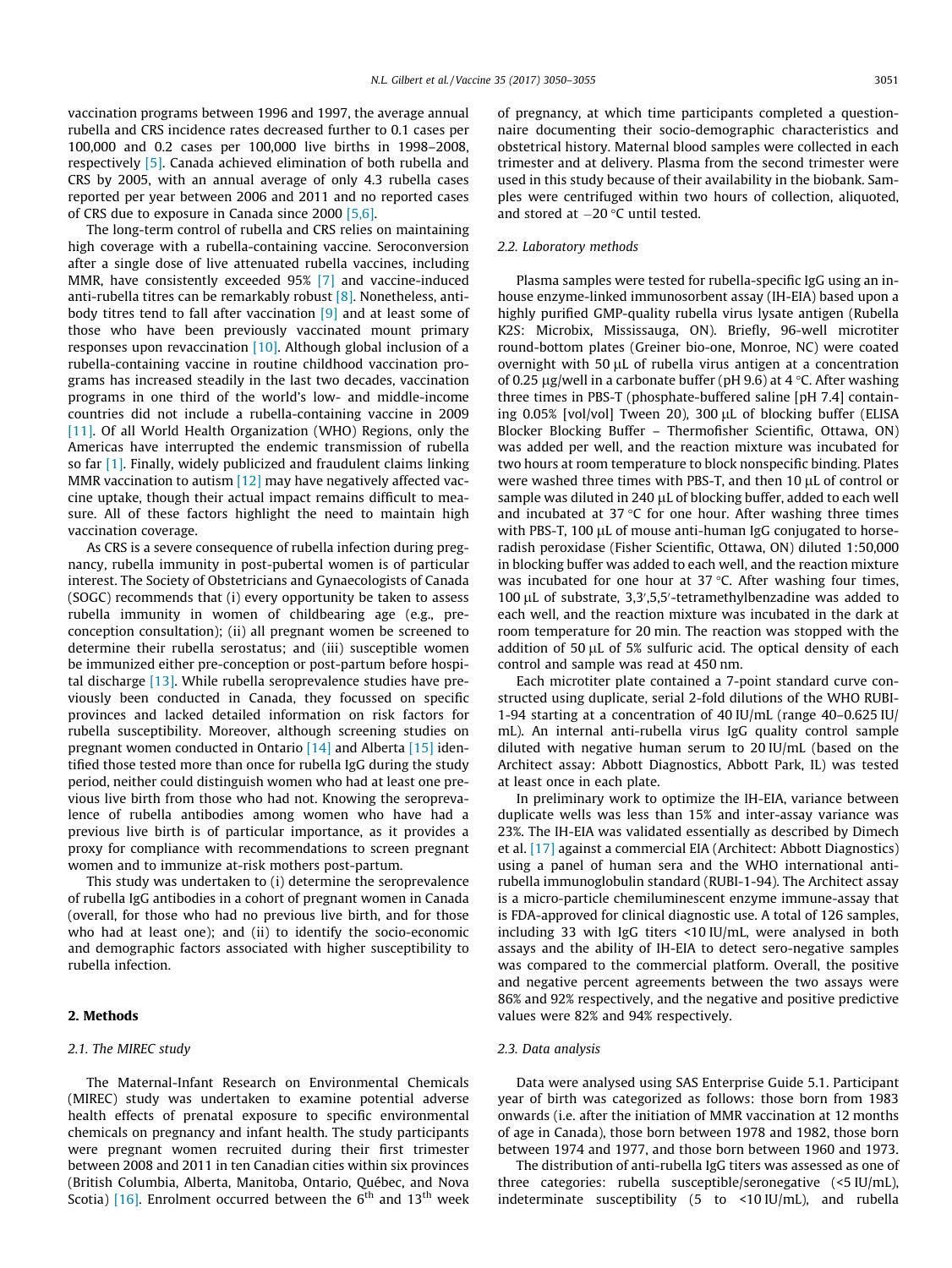immune/seropositive ( $>10$  IU/mL). Geometric means of rubella IgG titers with their 95% confidence intervals were calculated by birth year categories, and compared using generalized linear models (GLM). This analysis was repeated after excluding women who had had a previous live birth (to prevent effect modification by post-partum vaccination) and women born outside Canada (to examine the effect of MMR introduction).

For the analysis of factors associated with rubella susceptibility, the threshold of  $\leq$ 5 IU/mL suggested by Lai et al. [\[15\]](#page-5-0) was used to identify those who were definitively seronegative. In contrast, the use of a higher threshold (i.e. <10 IU/mL) to identify all those who may not be immune is clinically appropriate  $[18]$  as they could benefit from vaccination.

Associations between sociodemographic factors and rubella seronegativity were determined by simple and multiple logistic regressions. Factors with p values below 0.10 in simple regressions were included in multiple regression models and retained in models as long as their p values remained below 0.10. The standard errors of parameter estimates in the multiple regression models were compared to those in the simple regression models to find co-linearity, but none were identified. Unadjusted odds ratios (OR) and adjusted odds ratios (aOR) and their respective 95% confidence intervals were calculated. This analysis was carried out for the entire study population, and then separately for women who had no previous live births and those who had at least one live birth, to account for effect modification by post-partum vaccination.

## 2.4. Ethics

This study was reviewed and approved by Health Canada and the Public Health Agency of Canada's Research Ethics Board (REB).

The MIREC study had previously been reviewed and approved by the REBs of the Centre Hospitalier Universitaire Sainte-Justine, all recruitment sites and Health Canada and Public Health Agency of Canada. The consent provided by participants allowed for the use of anonymized data and bio-banked biological samples for further research.

## 3. Results

Of the 1,928 participants enrolled in the MIREC study, 1,752 had a second-trimester plasma sample available for testing. Their age at enrollment ranged between 18 and 48 years, 64% of them were university graduates, and 55% had had at least one previous live birth (Table 1).

Anti-rubella IgG antibody titers in the second trimester of pregnancy ranged from 0.9 to 897 IU/mL. The percentage of women with IgG titers <5 IU/mL, between 5 and 10 IU/mL, and  $\geq$ 10 IU/ mL were 2.3%, 10.1%, and 87.6%, respectively [\(Table 2\)](#page-3-0).

Anti-rubella IgG antibody titers were lower in younger participants [\(Table 3\)](#page-3-0), with the greatest gap between those born in 1974–1977 compared to those born in 1978–1982. Similar trends were observed after excluding women who had had at least one live birth (i.e., potentially vaccinated post-partum) and those born outside Canada (i.e., possibly vaccinated according to a different schedule or not vaccinated at all). There was no significant difference between those born on or after 1983 and those born immediately before that milestone [\(Table 3](#page-3-0)).

Adjusting for year of birth, education, and history of previous live birth, the odds of rubella seronegativity were significantly (i) lower in women born in 1978–1982 compared to those born in 1960–1973 (aOR 0.35, 95% CI 0.14–0.90), (ii) higher in women with a trade school or college diploma compared to university graduates (aOR 2.15, 95% CI 1.03–4.51), and (iii) higher in women with one or

#### Table 1

Socio-demographic characteristics and birth history of MIREC study participants with a second-trimester plasma sample available for testing  $(n = 1,752)$ .

| Characteristic                  | n              | %    |
|---------------------------------|----------------|------|
| Province of residence           |                |      |
| Nova Scotia                     | 263            | 15.0 |
| Ouebec                          | 334            | 19.1 |
| Ontario                         | 922            | 52.6 |
| Manitoba                        | 77             | 4.4  |
| Alberta                         | 17             | 1.0  |
| British Columbia                | 139            | 7.9  |
| Year of birth                   |                |      |
| 1960-1973                       | 470            | 26.8 |
| 1974-1977                       | 478            | 27.3 |
| 1978-1982                       | 581            | 33.2 |
| 1983-1992                       | 223            | 12.7 |
| Age at enrollment               |                |      |
| $18 - 29$                       | 521            | 29.7 |
| $30 - 34$                       | 640            | 36.5 |
| $35 - 48$                       | 591            | 33.7 |
| Education                       |                |      |
| High school or less             | 232            | 13.2 |
| College or trade school diploma | 403            | 23.0 |
| University graduate             | 1,115          | 63.6 |
| Not stated                      | $\overline{2}$ | 0.1  |
|                                 |                |      |
| Household Income                |                |      |
| $$1 - $60,000$                  | 371            | 22.1 |
| \$60,001 - \$100,000            | 620            | 36.9 |
| \$100,001 or more               | 689            | 41.0 |
| Not stated                      | 72             | 4.3  |
| Born outside Canada             |                |      |
| N <sub>o</sub>                  | 1425           | 81.3 |
| Yes                             | 327            | 18.7 |
| Number of previous live births  |                |      |
| $\bf{0}$                        | 781            | 44.6 |
| $\mathbf{1}$                    | 704            | 40.2 |
| >2                              | 267            | 15.2 |
|                                 |                |      |

more live births compared with those with none (aOR 0.47, 95% CI 0.24–0.92) ([Table 4\)](#page-3-0). Among those who had had no previous live births (and therefore no opportunity for postpartum vaccination), the odds of rubella susceptibility were even greater for those with  $(i)$  a high school education or less  $[5.93 (2.08-16.96)]$  or  $(ii)$  a college or trade school diploma [3.82 (1.45–10.12)] compared to university graduates. Similarly, the association between being born outside Canada and the risk of rubella seronegativity was statistically significant in women with no previous live births, whereas it was non-significant for the entire population ([Table 5](#page-4-0)). In women who had had a previous live birth, none of the demographic factors analysed were associated with rubella seronegativity [\(Table 6](#page-4-0)).

## 4. Discussion

Plasma concentrations of anti-rubella IgG in pregnant women were clearly lower in those born after the introduction of monovalent (early 1970s) and subsequently combined rubella-containing vaccines (i.e. MMR, 1983). This trend is consistent with decreased circulation of wild-type rubella virus in Canada following vaccine introduction [\[5\]](#page-5-0). A similar pattern has been observed in countries as diverse as Spain  $[19]$  and Peru  $[20]$ . As higher vaccination rates are achieved and fewer exposures to wild-type virus occur, populations are increasingly dependent upon vaccine-induced immunity alone. Even though rubella-containing vaccines are highly immunogenic, they generally produce a lower and less durable antibody response than natural infection  $[21]$ . To date however, decreasing antibody levels in highly vaccinated populations have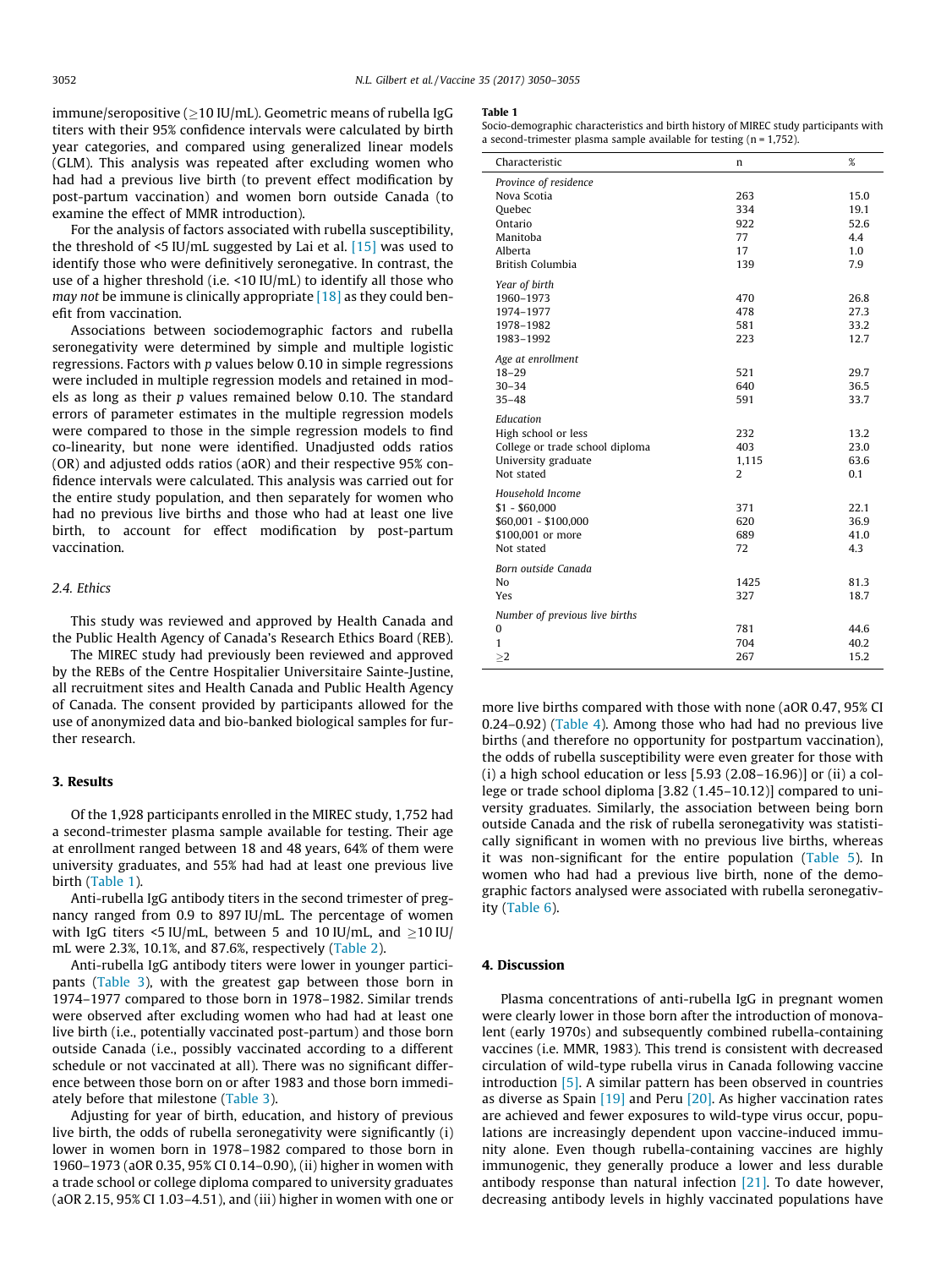# <span id="page-3-0"></span>Table 2

| Distribution of anti-rubella IgG titers in pregnant women by history of live birth. |
|-------------------------------------------------------------------------------------|
|-------------------------------------------------------------------------------------|

| Rubella IgG titers (IU/mL) | All participating women<br>$(n = 1,752)$ |                  | Women with no previous live<br>birth $(n = 781)$ |                    | Women with $\geq$ 1 previous live<br>birth $(n = 971)$ |                   |
|----------------------------|------------------------------------------|------------------|--------------------------------------------------|--------------------|--------------------------------------------------------|-------------------|
|                            | n                                        | % (95% CI)       | n                                                | % (95% CI)         | n                                                      | % (95% CI)        |
| $0 - 4.99$                 | 40                                       | $2.3(1.6-3.1)$   | 24                                               | $3.1(2.0-4.5)$     | 16                                                     | $1.6(0.9-2.7)$    |
| $5.00 - 9.99$              | 177                                      | $10.1(8.7-11.6)$ | 90                                               | $11.5(9.4 - 14.0)$ | 87                                                     | $9.0(7.2 - 10.9)$ |
| >10.00                     | 1535                                     | 87.6 (86.0–89.1) | 667                                              | 85.4 (82.7–87.8)   | 868                                                    | 89.4 (87.3–91.3)  |

### Table 3

Participant anti-rubella IgG titers (IU/mL) by birth year, live birth history, and place of birth.

| Year of birth | All participating women $(n = 1,752)$ |                         | Women with no previous live birth $(n = 781)$ |     |                         | Canadian-born women with no previous live<br>birth $(n = 640)$ |     |                         |           |
|---------------|---------------------------------------|-------------------------|-----------------------------------------------|-----|-------------------------|----------------------------------------------------------------|-----|-------------------------|-----------|
|               | N                                     | Geometric mean (95% CI) |                                               |     | Geometric mean (95% CI) | n                                                              | N   | Geometric mean (95% CI) | D         |
| 1960-1973     | 470                                   | $30.3(27.9-33.0)$       | Reference                                     | 167 | $30.1(26.2 - 34.7)$     | Reference                                                      | 121 | 29.7 (25.4–34.8)        | Reference |
| 1974-1977     | 478                                   | 29.0 (26.8-31.2)        | 0.4097                                        | 170 | $26.7(23.5-30.3)$       | 0.2052                                                         | 131 | 24.9 (21.7–28.6)        | 0.0908    |
| 1978-1982     | 581                                   | 23.8 (22.3-25.4)        | < 0.0001                                      | 308 | 22.9 (20.9–25.2)        | 0.0012                                                         | 264 | 21.8 (19.8-24.0)        | 0.0006    |
| 1983-1992     | 223                                   | $22.9(20.4-25.8)$       | < 0.0001                                      | 136 | $21.4(18.2 - 25.1)$     | 0.0007                                                         | 124 | 20.4 (17.5-23.7)        | 0.0004    |

p values are for the comparison with the 1960–1973 birth cohort.

## Table 4

| Characteristic                  | N     | n              | $\%$ | Unadjusted OR (95% CI) | Adjusted <sup>b</sup> OR (95% CI) |
|---------------------------------|-------|----------------|------|------------------------|-----------------------------------|
| Year of birth                   |       |                |      |                        |                                   |
| 1960-1973                       | 470   | 13             | 2.8  | Reference              | Reference                         |
| 1974-1977                       | 478   | 10             | 2.1  | $0.75(0.33 - 1.73)$    | $0.76(0.33 - 1.77)$               |
| 1978-1982                       | 581   | $\overline{7}$ | 1.2  | $0.43(0.17-1.08)$      | $0.35(0.14-0.90)$                 |
| 1983-1992                       | 223   | 10             | 4.5  | $1.65(0.71 - 3.82)$    | $0.98(0.39 - 2.47)$               |
| Education                       |       |                |      |                        |                                   |
| High school or less             | 232   | 9              | 3.9  | $2.46(1.09 - 5.55)$    | $2.38(0.97 - 5.84)$               |
| College or trade school diploma | 403   | 13             | 3.2  | $2.03(0.99 - 4.19)$    | $2.15(1.03 - 4.51)$               |
| University graduate             | 1,115 | 18             | 1.6  | Reference              | Reference                         |
| Not stated                      | 2     | 0              | 0.0  |                        |                                   |
| Household Income                |       |                |      |                        |                                   |
| $$1 - $60,000$                  | 371   | 12             | 3.2  | $2.06(0.90-4.72)$      |                                   |
| \$60,001 - \$100,000            | 620   | 13             | 2.1  | $1.32(0.59 - 2.97)$    |                                   |
| \$100,001 or more               | 689   | 11             | 1.6  |                        |                                   |
| Not stated                      | 72    | 4              | 5.6  | $3.63(1.12 - 11.70)$   |                                   |
| Born outside Canada             |       |                |      |                        |                                   |
| No                              | 1,425 | 29             | 2.0  | Reference              |                                   |
| Yes                             | 327   | 11             | 3.4  | $1.68(0.83 - 3.39)$    |                                   |
| Previous live birth             |       |                |      |                        |                                   |
| N <sub>o</sub>                  | 781   | 24             | 3.1  | Reference              | Reference                         |
| Yes                             | 971   | 16             | 1.6  | $0.53(0.28 - 1.00)$    | $0.47(0.24 - 0.92)$               |

Seronegativity defined as IgG titers <5 IU/mL.

<sup>b</sup> Model includes all variables for which values are shown in the column.

not led to major outbreaks of rubella or an increased incidence of CRS [\[22\].](#page-5-0)

The overall percent of pregnant women immune to rubella in this study (88% with  $\geq$ 10 IU/mL) was lower than the 90% measured in Ontario pregnant women in 2006–2010 [\[14\],](#page-5-0) but higher than the 84.1% measured in Alberta in 2009–2012 [\[15\].](#page-5-0) Rubella seropositivity in our study was also slightly lower than the 91.5% measured in the United States in non-pregnant women aged 20–49  $[23]$ . The different assays used in these studies may have influenced rubella seroprevalence results, particularly at low antibody titers [\[17\].](#page-5-0) Nonetheless, all of these studies send the same message: that some women of child-bearing age may be susceptible to rubella.

Although not truly national in scope, our rubella seroprevalence study is the first to be conducted across multiple Canadian provinces representing 92.5% of the country's total population in 2016 [\[24\]](#page-5-0) and with good geographic coverage.

Unfortunately, the number of foreign-born women in this study (total 327, seronegative 11) was too small to undertake a detailed analysis by country or region of birth as the numbers of women from specific regions would not allow valid inferences. However, because of varying rubella vaccination programs and disease incidence rates, differences between countries or regions of birth can be expected. The SOGC recommends vaccinating all immigrant and refugee women at their first encounter with the Canadian health care system, unless they have documentation of effective vaccination or natural immunity [\[13\]](#page-5-0). A chart review of 1,987 Canadian-born and 3,796 foreign-born pregnant women found that, among the latter, those born in the Middle East or in North Africa were at higher risk of seronegativity than those Canadianborn, while those born in Sub-Saharan Africa were at lower risk. Women from other parts of the world were not statistically different from those Canadian-born [\[25\].](#page-5-0) In a study of 1,480 immigrants in Montreal, rubella seronegativity rates (<10 IU/mL) ranged from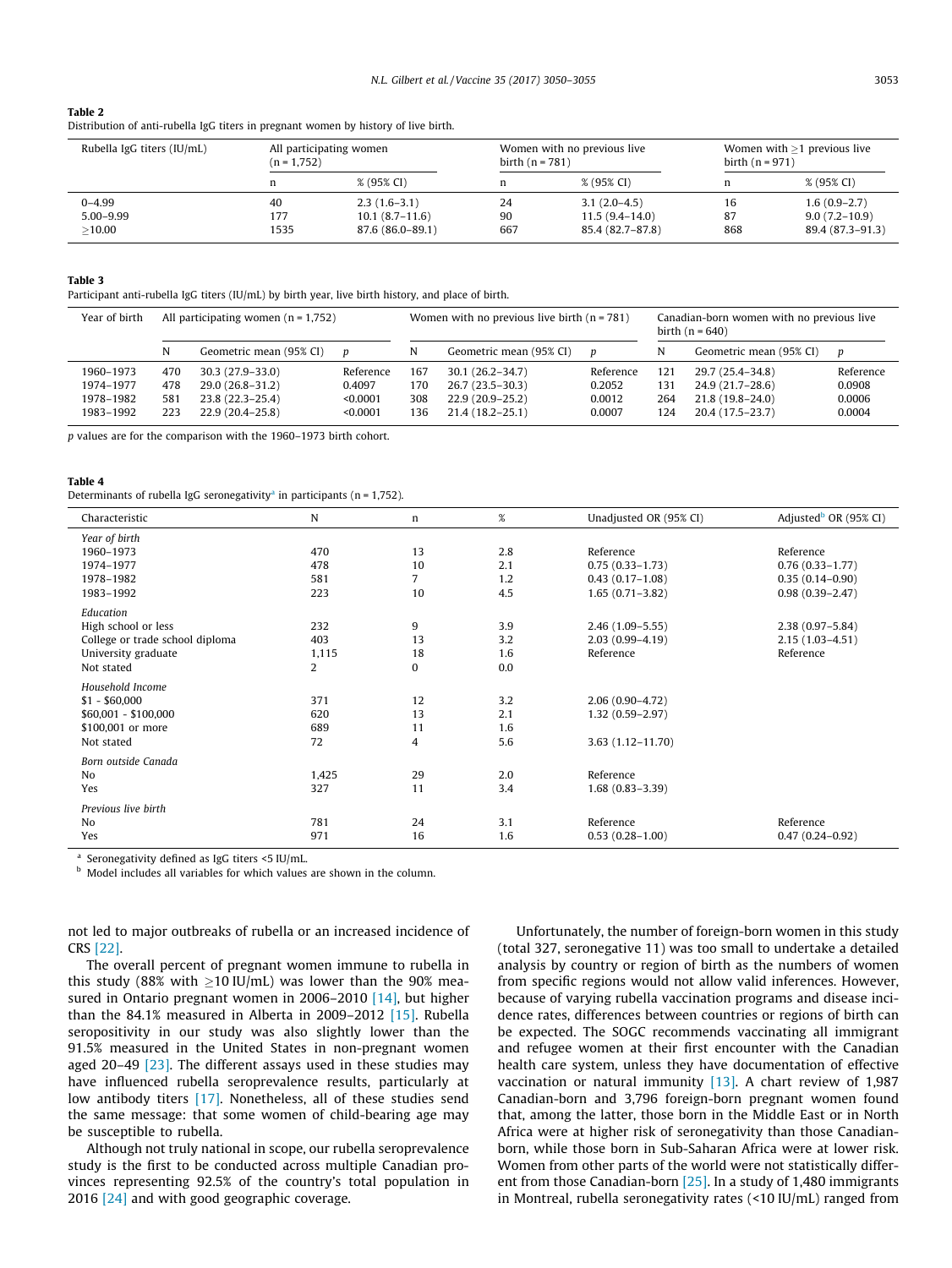#### <span id="page-4-0"></span>Table 5

Table 6

Determinants of rubella IgG seronegativity<sup>a</sup> in participants who had no previous live birth (n = 781).

| Characteristic                  | N   | $\%$ | Unadjusted OR (95% CI) | Adjusted <sup>b</sup> OR (95% CI) |
|---------------------------------|-----|------|------------------------|-----------------------------------|
| Year of birth                   |     |      |                        |                                   |
| 1960-1973                       | 167 | 3.6  | Reference              |                                   |
| 1974-1977                       | 170 | 2.4  | $0.65(0.18 - 2.33)$    |                                   |
| 1978-1982                       | 308 | 1.6  | $0.44(0.13 - 1.47)$    |                                   |
| 1983-1992                       | 136 | 6.6  | $1.90(0.66 - 5.48)$    |                                   |
| Education                       |     |      |                        |                                   |
| High school or less             | 90  | 7.8  | 5.47 (1.93-15.49)      | $5.93(2.08 - 16.96)$              |
| College or trade school diploma | 164 | 5.5  | 3.77 (1.43–9.93)       | $3.82(1.45 - 10.12)$              |
| University graduate             | 527 | 1.5  | Reference              | Reference                         |
| Household Income                |     |      |                        |                                   |
| $$1 - $60,000$                  | 170 | 5.3  | $3.41(1.12 - 10.34)$   |                                   |
| $$60,001 - $100,000$            | 272 | 2.2  | $1.38(0.42 - 4.56)$    |                                   |
| \$100,001 or more               | 310 | 1.6  |                        |                                   |
| Not stated                      | 29  | 13.8 | $9.76(2.46 - 38.66)$   |                                   |
| Born outside Canada             |     |      |                        |                                   |
| N <sub>0</sub>                  | 640 | 2.5  | Reference              | Reference                         |
| Yes                             | 141 | 5.7  | $2.35(0.98 - 5.60)$    | $2.60(1.07-6.31)$                 |

<sup>a</sup> Seronegativity defined as IgG titers <5 IU/mL.

b Model includes all variables for which values are shown in the column.

| Determinants of rubella IgG seronegativity <sup>a</sup> in participants who had at least one previous live birth ( $n = 971$ ). |
|---------------------------------------------------------------------------------------------------------------------------------|
|---------------------------------------------------------------------------------------------------------------------------------|

| Characteristic                  | N   | n  | $\%$ | Unadjusted OR (95% CI) |
|---------------------------------|-----|----|------|------------------------|
| Year of birth                   |     |    |      |                        |
| 1960-1973                       | 303 |    | 2.3  | Reference              |
| 1974-1977                       | 308 | 6  | 1.9  | $0.84(0.28 - 2.53)$    |
| 1978-1982                       | 273 | 2  | 0.7  | $0.31(0.06 - 1.52)$    |
| 1983-1992                       | 87  |    | 1.1  | $0.49(0.06 - 4.05)$    |
| Education                       |     |    |      |                        |
| High school or less             | 142 | 2  | 1.4  | $0.83(0.18 - 3.81)$    |
| College or trade school diploma | 239 | 4  | 1.7  | $0.98(0.31 - 3.17)$    |
| University graduate             | 588 | 10 | 1.7  | Reference              |
| Not stated                      | 2   |    | 0.0  |                        |
|                                 |     | 0  |      |                        |
| Household Income                |     |    |      |                        |
| $$1 - $60,000$                  | 201 | 3  | 1.5  | $0.94(0.23 - 3.81)$    |
| $$60,001 - $100,000$            | 348 |    | 2.0  | $1.28(0.43 - 3.84)$    |
| \$100,001 or more               | 379 | 6  | 1.6  | Reference              |
| Not stated                      | 43  | 0  | 0.0  |                        |
|                                 |     |    |      |                        |
| Born outside Canada             |     |    |      |                        |
| No                              | 785 | 13 | 1.7  | Reference              |
| Yes                             | 186 | 3  | 1.6  | $0.97(0.28 - 3.45)$    |

<sup>a</sup> Seronegativity defined as IgG titers <5 IU/mL.

5% to 30% depending upon the region of birth, with the lowest rates in Sub-Saharan Africa immigrants and the highest in those born in East Asia-Pacific countries [\[26\]](#page-5-0). These observations, together with our current findings, reinforce the message that more effort is needed to deliver catch-up vaccinations in immigrant women.

The association between lower educational attainment and increased rubella susceptibility may suggest socio-economic inequalities in rubella vaccine uptake. This possibility is consistent with inequalities observed in the general uptake of childhood vaccines in Canada [\[27\].](#page-5-0) More research is needed to determine the underlying causes of these inequalities, and to measure the relative contributions of vaccine hesitancy and systemic barriers.

Little is currently known regarding either the completeness of pre-natal screening or the uptake of postpartum rubella vaccination in Canada. In the 1990s, a chart review of prenatal rubella screening and its follow-up in 2,551 women who delivered in Québec hospitals found that among the 1.6% initially found to be seronegative, 33.5% were definitely vaccinated post-partum, 29.5% were definitely not vaccinated, and vaccination was not required for various reasons for 6%. The vaccination status of the remaining 31% could not be ascertained from the charts [\[28\]](#page-5-0). In the absence of more recent published data, it is unknown whether compliance with this health intervention changed over time. However, the difference in seronegativity rates in the current study between the women who had had a previous live birth and those who had not (1.6% versus 3.1% respectively) suggest that, while clearly not functioning optimally, the SOGC recommendation to vaccinate post-partum is having at least some impact.

This study has several limitations. MIREC was not designed to study vaccination or vaccine-preventable diseases so the vaccination history of participants was not recorded. Moreover, the study sample is not fully representative of the Canadian population as it is primarily a convenience sample, and was restricted to six out of ten provinces with no representation from the three territories. Further, the proportion of university graduates in this study, 64%, was much higher than the 35% measured in new mothers in a population-based survey conducted in 2006–2007 [\[29\]](#page-5-0). Therefore, the rates derived from our data may not be generalizable to all pregnant women in Canada.